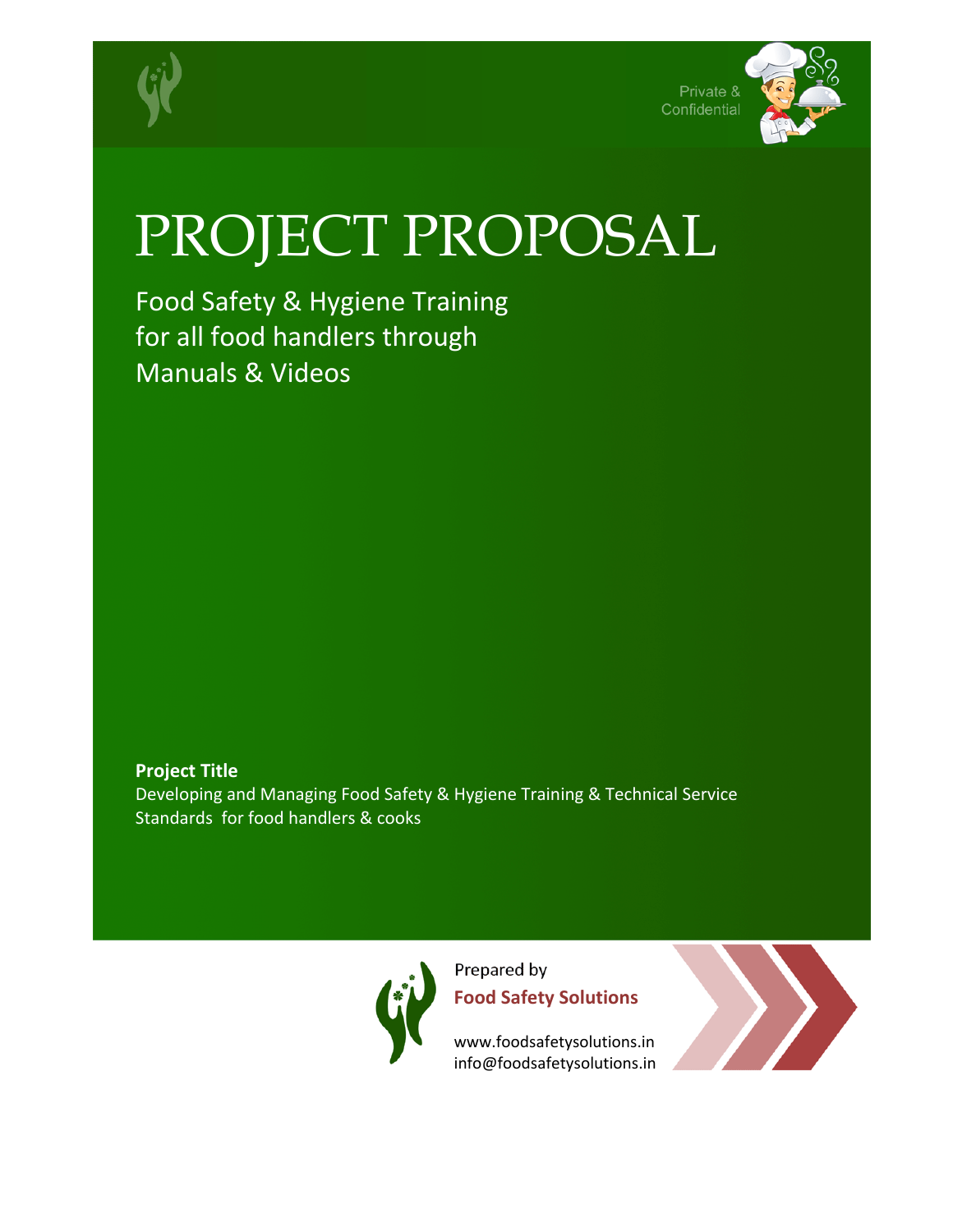



## **Table of Contents**

**Project title** 02 **z** Objective of the training 02 **z** Benefits of training 02 To the organisation To the staff • Additional Responsibilities & Duties ( as per new law) 03 To Organisation To Manager's To Kitchen staff To Other staff (e.g. assistants, bartenders, waiters, cleaners) **z** Structure of the proposal 04 PART A - Training to manager's & supervisors 05 PART B - Training to food handlers & food services staff 06 z Cost of the training - Part A & Part B 07 OR **•** Buy the complete training pack & conduct training in-house 08 **z** Cost of the complete training pack 08 Why food safety training is important 09 Details of training manual, trainers video & resources pack 11-14 **Introduction: Food Safety Solutions 15 and 2008 15 and 2008 15 and 2008 15 and 2008 15 and 2008 15 and 2008 15 Contact us and 25 and 26 and 26 and 26 and 26 and 26 and 26 and 26 and 26 and 26 and 26 and 26 and 26 and 26 and 26 and 26 and 26 and 26 and 26 and 26 and 26 and 26 and 26 and 26 and 26 and 26 and 26 and 26 and 26 and 26** 

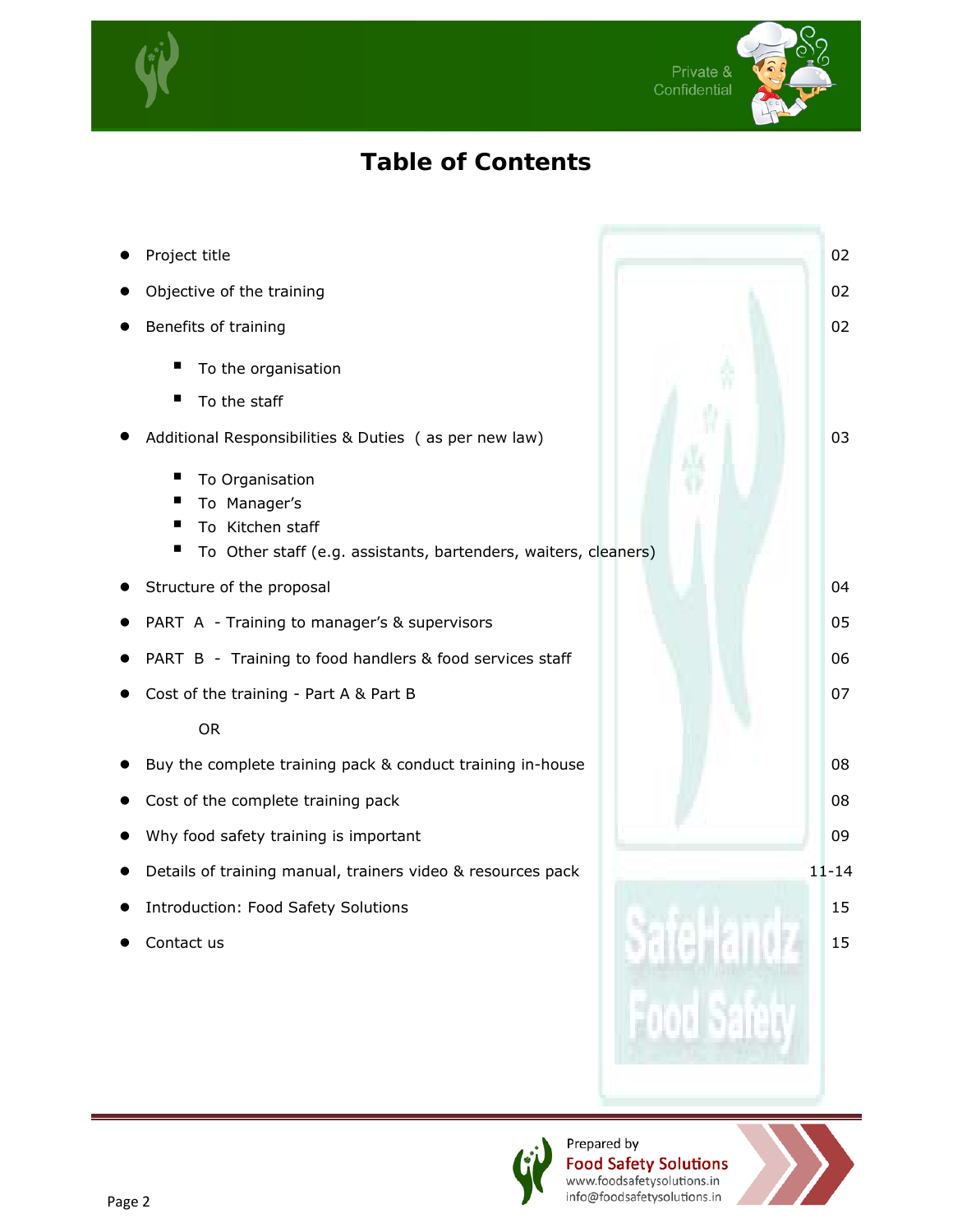



**Training Proposal** 

**Project Title:** 

## **Developing and Managing Food Safety & Hygiene Training Technical Service Standards for food handlers**

#### **Objective for this proposal:**

The objective of the training is to ensure that the food handlers like chefs/cooks or service personnel of the catering department should deliver food safety and hygiene standard in line with best practices and legislative requirements.

The new 'Food Safety and Standards Regulations Act' by Government of India came into effect from 05 Aug 2011. Under this act if a person violates the regulation, he or she should undergo a maximum penalty of Rs. 10 lakhs.

Refer this official link : http://fssai.gov.in/Portals/0/Pdf/Now%20serving.pdf

With this proposal, **Food Safety Solutions** aims to ensure that staff from catering department should not only gain the knowledge and skills but to implement the best practices of food hygiene.

**Food Safety Solutions** assists in training the department to gain that ability, to manage and to improve themselves consistently with high standards of food hygiene management in the longer term, by developing the capabilities of an In-house catering team.

#### **Benefits for the staff**

- $\lambda$  Increased awareness regarding the food safety standards and requirements.
- $\triangle$  Reduced frequency of errors.
- $\triangle$  Up-gradation in the knowledge.
- $\triangle$  Convenient learning because of the Video & slide shows.
- $\triangle$  Better than the old procedures of conducting classes which have less impact on the students. Our training includes Videos, diagrams, slide shows etc. it enhances the quick learning and remembering important facts.

#### **Benefits for the Organizations**

- $\triangle$  Maintaining the records regarding the food safety classes conducted.
- $\triangle$  Increased reputation.
- $\lambda$  Lesser supervision required after the completion of the training.
- $\triangle$  Uniform training of innumerable staff members in house through this pack.



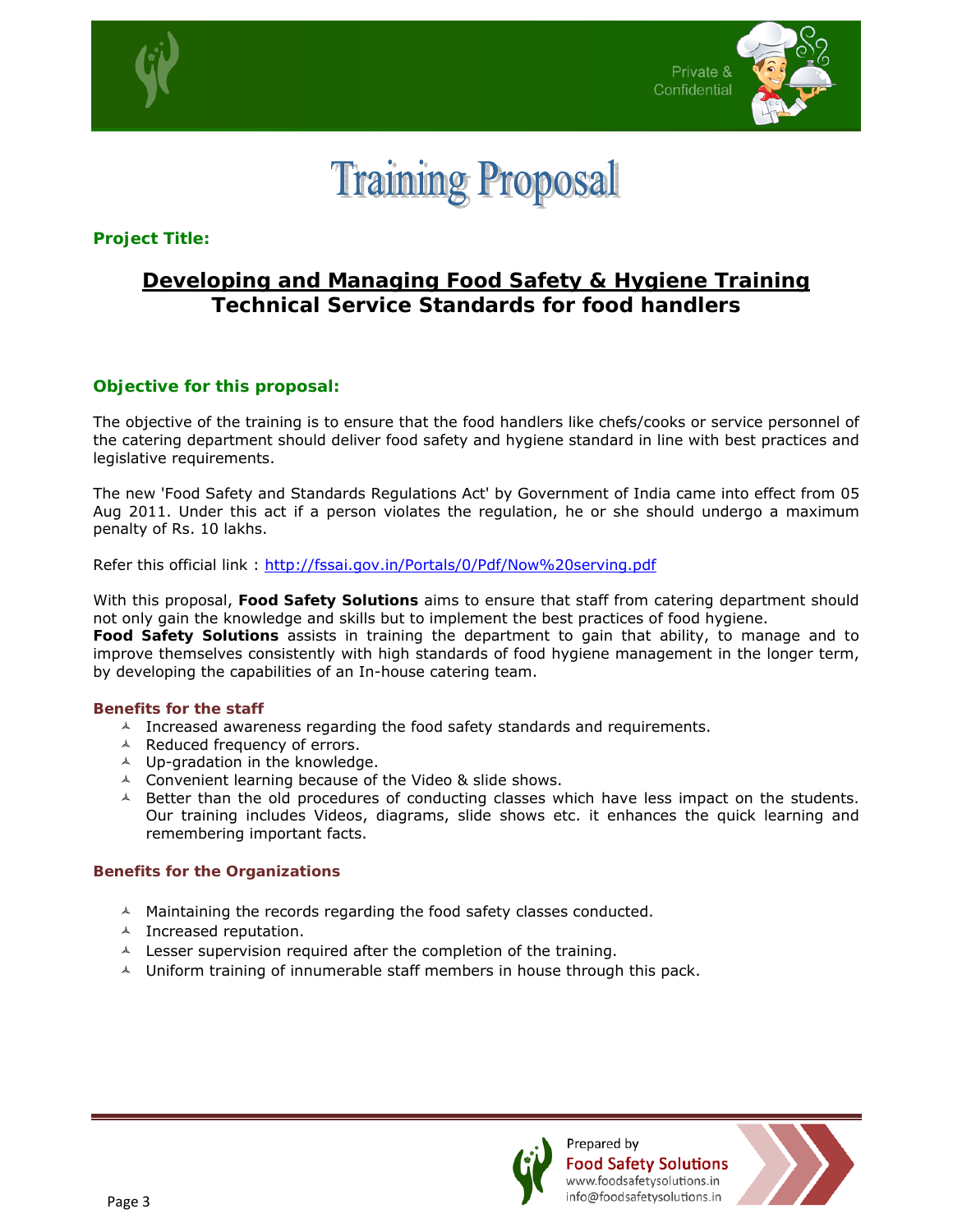



#### **Additional responsibilities and duties**

#### **The Organization will:**

- Be responsible for implementation, control, monitoring and review of this policy
- Ensure that all staff are trained in the food handling techniques and the requirements of food safety
- Be qualified to implement and review the Food Safety Policy regulations & practices
- Ensure that all records and systems in relation to food safety are maintained and filed.

#### **The manager will:**

- be responsible for the day-to-day implementation and control of food safety
- ensure that all records and systems in relation to food safety are maintained
- ensure that staff will follow all personal hygiene rules
- ensure that all work areas are kept clean and free from pests
- ensure that all staff are trained in the food handling techniques and the requirements of the food safety policy
- be qualified to implement and review the food handling techniques and the requirements of the food safety policy.

#### **All kitchen staff will:**

- be responsible for food safety in the kitchen, preparation and storage areas
- be qualified to implement the food handling techniques and the requirements of the food safety policy
- complete all records and systems in relation to food safety in the kitchen, preparation, receiving and storage areas as directed
- abide by all personal hygiene rules
- report incidents that impact on the quality of food, to the manager (e.g. sightings of pests, malfunctioning or defective appliances, etc)
- keep all work areas clean and free from pests
- be trained in food handling techniques and the requirements of the food safety policy
- report to the manager if they are suffering from any communicable disease.

#### **Other staff (e.g. assistant, cleaners) will:**

- be responsible for food safety during service
- abide by the Food Safety Policy regulations and practices
- abide by all personal hygiene rules
- keep work areas and equipment clean
- report incidents that impact on the quality of food, to the manager (e.g. sightings of pests, malfunctioning or defective appliances, etc)
- report to their supervisor if they are suffering from any communicable disease.



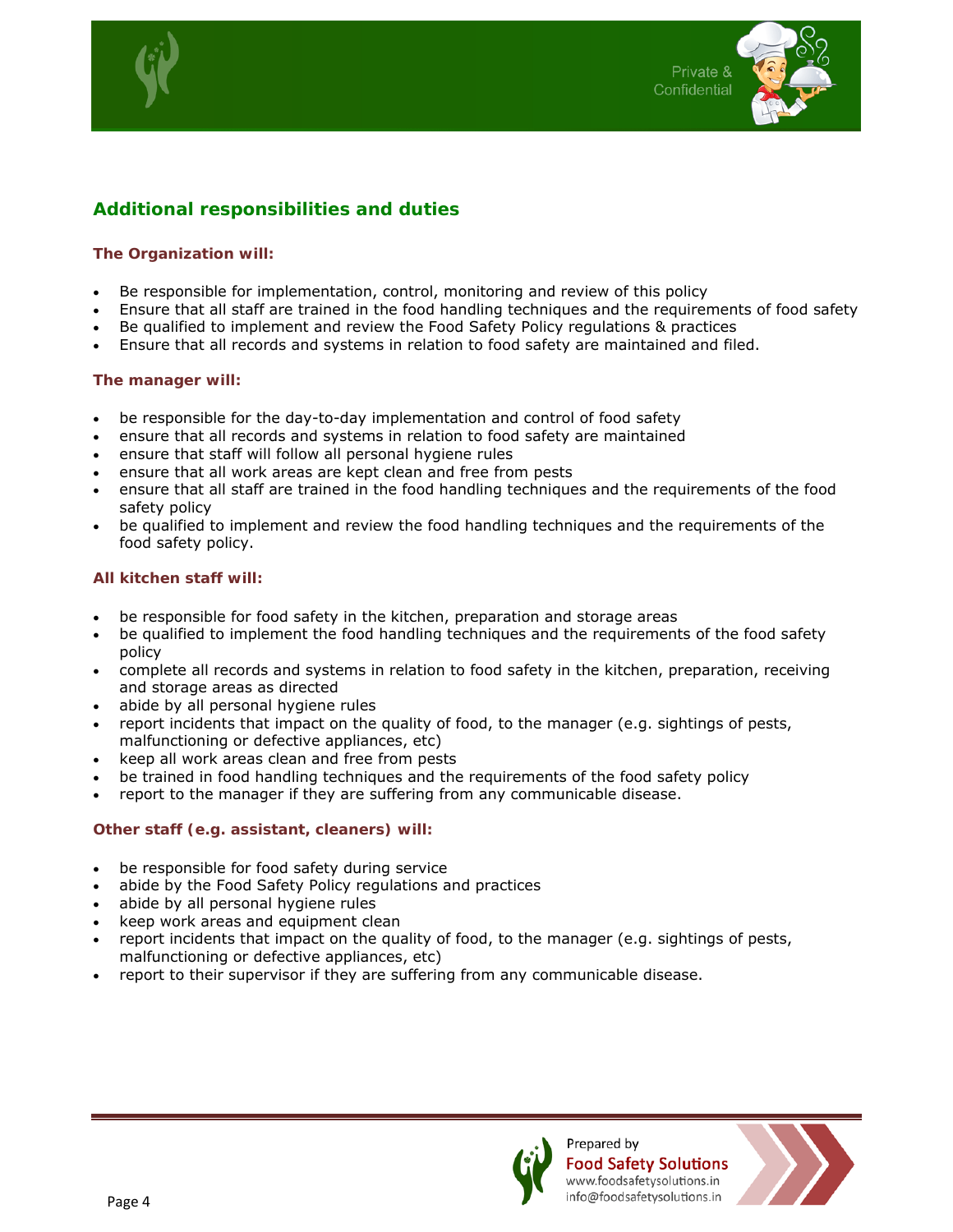



#### **Structure of this Proposal**

This proposal's objective is to provide a long-term hygiene management solution to the kitchen by delivering a Training Programme for kitchen staff and also by developing the skills of supervisors and catering managers to initiate, communicate, and implement through on-going training and auditing/monitoring of these standards and carrying out corrective actions where the standards are not being achieved.

We propose two ways to achieve the standards,

| Part A                               | Part B                                  |
|--------------------------------------|-----------------------------------------|
| Training -                           | Training -                              |
| For Catering Managers and Supervisor | For Catering Staff & Food Service Staff |

#### **Part A**

Proposes to work with the Catering Department's Managers and Supervisors Team

- 1. To develop a system and skills in food hygiene auditing and monitoring which includes giving effective suggestions to staff, particularly where performance is below standard.
- 2. To initiate and communicate the standard operating practices for hygiene standards for the kitchen and review them on a regular basis in monitoring their effectiveness.
- 3. To groom their skills as trainers, which can be used in inducting new staff in food hygiene practices, communicating their responsibilities regarding food hygiene, delivering on-the-job, off-the-job food hygiene training and refresher training to staff.
- 4. With the help of the Food Safety Complete pack, one of the managers can train the new staff on induction, which will reduce the cost of the further training.

#### **Part B**

Proposal seeks to deliver training sessions to all kitchen staff and service staff, as follows:

- 1. A food hygiene refresher training, including monitoring and recording food temperatures in line.
- 2. Develop a system and skills in food hygiene auditing and monitoring including giving effective feedback to staff, particularly where performance is below standard.
- 3. Develop and communicate standard operating practices for hygiene standards for the kitchen and review these on a regular basis in monitoring their effectiveness.



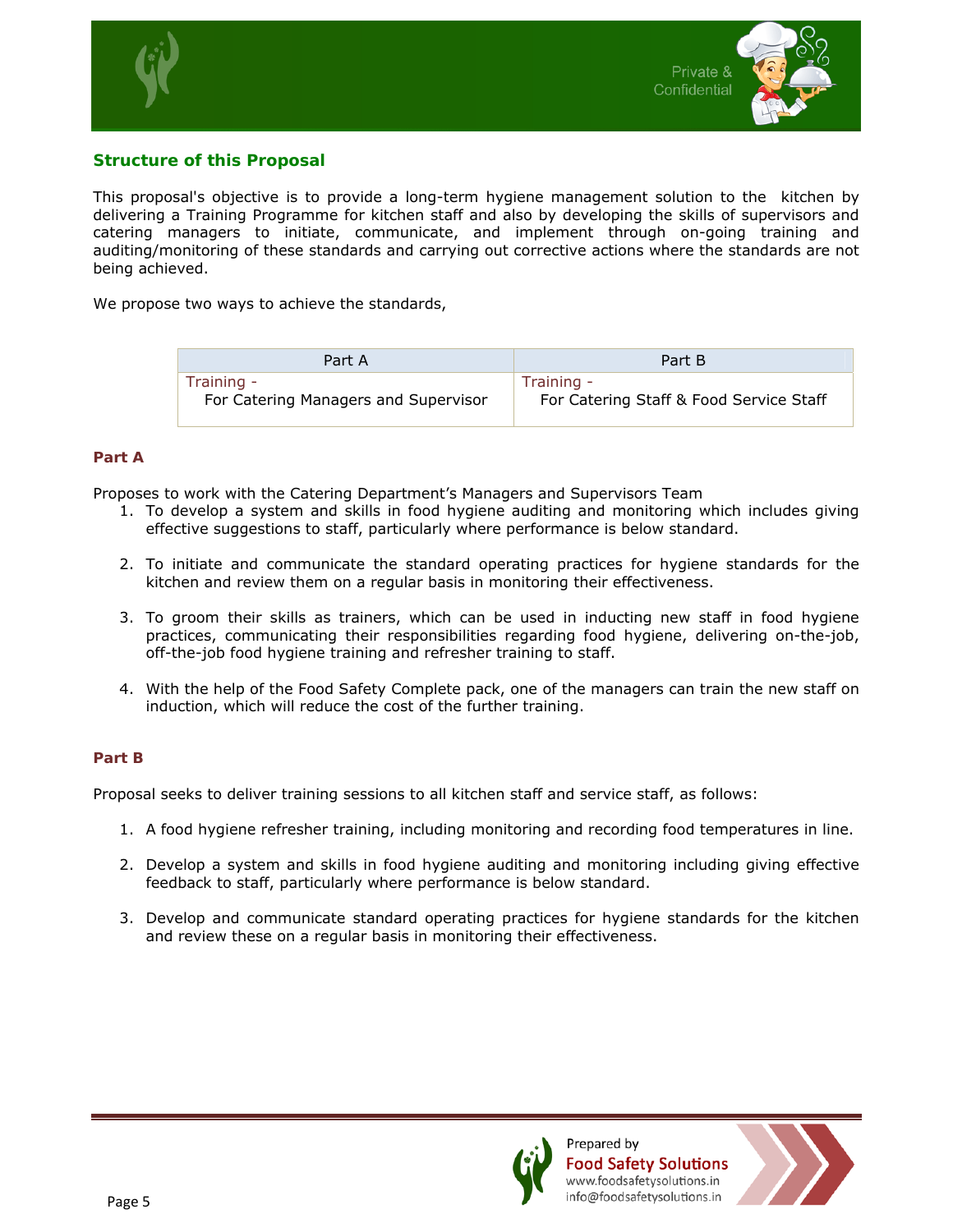



#### **PROPOSAL – Part A [**Catering Managers and Supervisor**]**

#### **PART - A (session): Food Safety & Hygiene Training for Managers and Supervisors of F&B Production**

**Target Participants:** For Managers and supervisors. (**Note:** *Managers and supervisors of the Catering Department*.)

#### **Aim:**

To improve the application of hygiene practices by every individual member of kitchen, in meeting the required standards of food hygiene at all stages of food handling, storage and management at kitchen level.

**Duration:** Each session would be 2 hours in duration. Includes Level -1 and Level -2 Level 1 (Introduction to Food Safety)

Level 2 (Follow up Training)

#### **Objectives:**

On completion of this training session, each participant will:

- 1. Be clear about the standards of hygiene required in all operations carried out in the kitchen.
- 2. Understand the reasons for these standards and the consequences of non compliance.
- 3. Be able to demonstrate how they could apply these standards to any aspect of their work procedures.
- 4. Make a commitment to apply these standards in all aspects of their daily routine.

#### **Programme Content:**

Topics of Level 1 and Level 2 are

|             | ❖ Food Safety, functions, side effects            | ÷  | Waste disposal                                   |
|-------------|---------------------------------------------------|----|--------------------------------------------------|
| <b>SALE</b> | Handling food temperature                         | ÷. | Food safety hazards                              |
| ÷           | Danger zone temperatures                          |    | i.e. physical, chemical and bacterial with their |
| A.          | Sources the food passes through till consumption, |    | types as well as factors affecting them.         |
|             | i.e. purchasing-storage-cooking-serving           |    | ❖ Prevention of hazards.                         |
|             | ❖ Personal hygiene, related practices, techniques | A. | Cross contamination and its avoidance.           |
|             | ❖ Can you work if you are sick?                   | ÷. | Recording of temperatures                        |
| ÷.          | Working during bad health                         | A. | HACCP (Hazards analysis critical control points) |
| ÷.          | Cleaning and sanitation                           |    | ❖ Flow of food from purchasing to serving        |
|             | Pest control                                      |    |                                                  |
|             |                                                   |    |                                                  |



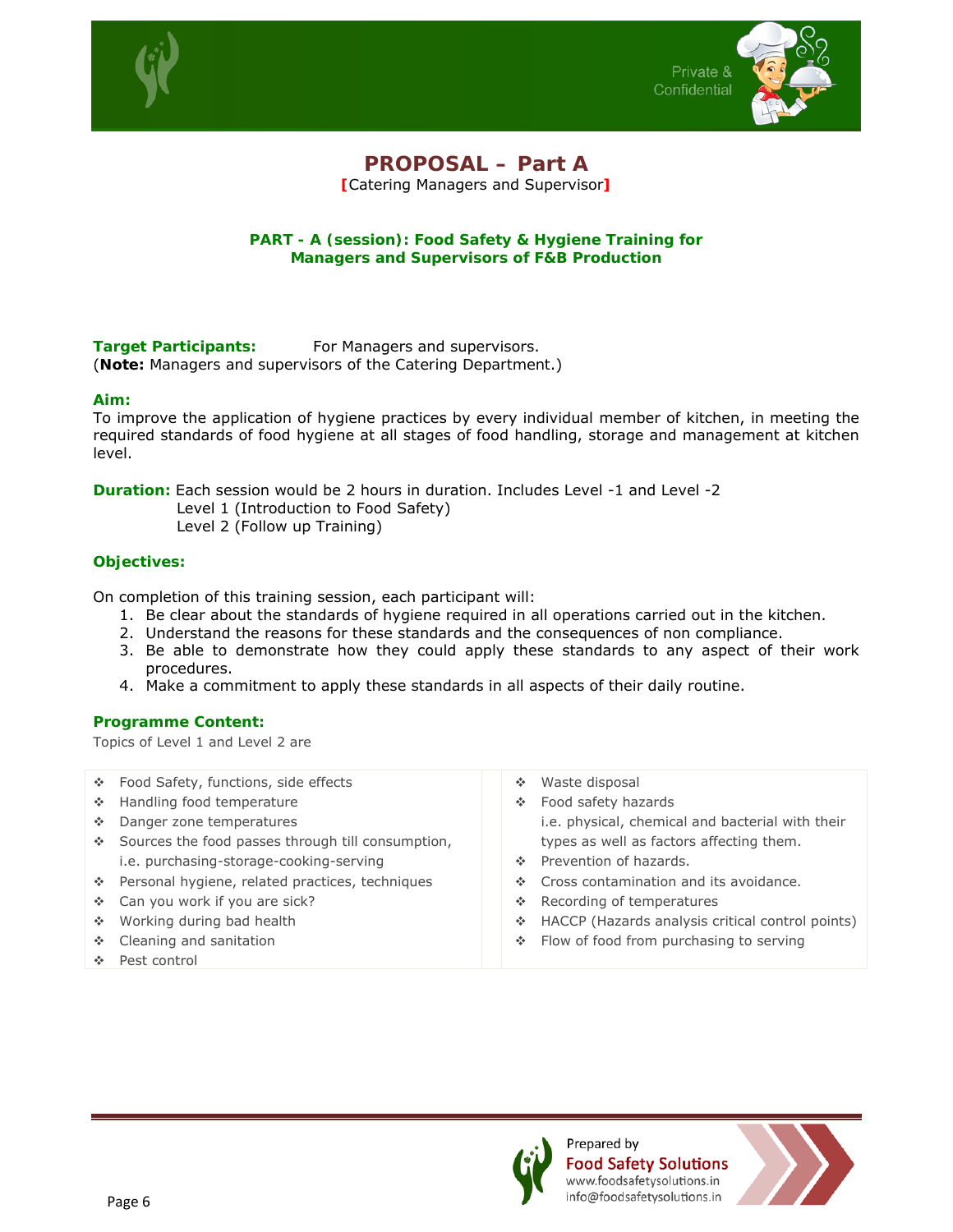



## **PROPOSAL – Part B**

**[**Catering staff and Food Service staff**]** 

#### **PART - B (session) : Catering staff & Food Service Technical Skills Training**

**Number of participants:** Max. 20 per session.

**Target Participants:** Kitchen operative staff & Food Service staff.

**Duration:** Each session would be 2 hours in duration. Includes Level -1 and Level -2 Level 1 (Introduction to Food Safety) Level 2 (Follow on Training)

**Aim:** To provide the technical skills and confidence to the kitchen teams and service team in order to deliver consistent standards of food service and customer service.

**Objectives:** At the end of this training session, participants will

- 1. Be clear about the required standards of handling, storage and presentation of food, at ward kitchen level.
- 2. Understand all correct food storage arrangements including monitoring and controlling of temperatures.
- 3. Be able to consistently present food according to agreed standards and control guidelines.
- 4. Have greater confidence in handling food with respect to time and temperature.

#### **Programme Content:**

Topics of Level 1 and Level 2 are –

- Food Safety, functions, side effects ◆ Handling food temperature Danger zone temperatures Sources the food passes through till consumption, i.e. purchasing-storage-cookingserving Waste disposal Food safety hazards them. Prevention of hazards.
- \* Personal hygiene, related practices, techniques
- Can you work if you are sick?
- ◆ Working during bad health
- ❖ Cleaning and sanitation
- Pest control
- i.e. physical, chemical and bacterial with their types as well as factors affecting
- ❖ Cross contamination and its avoidance.
- ❖ Recording of temperatures
- HACCP (Hazards analysis critical control points)
- Flow of food from purchasing to serving



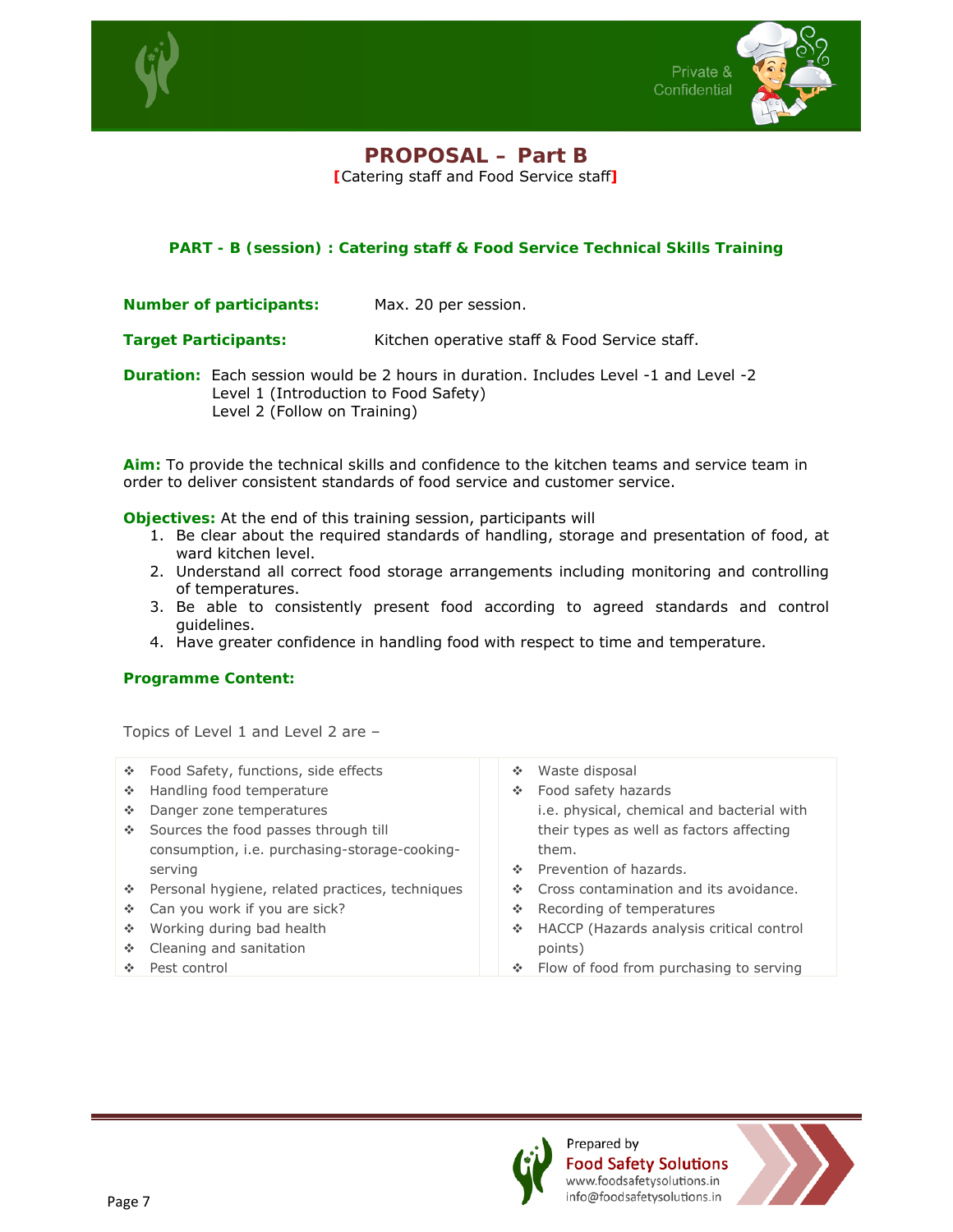

I



## **FOOD SAFETY SOLUTIONS IS THE TRAINING EXPERT**

Call Our Expert to conduct one Day Training Programme at your premises

- $\triangle$  With all his training gadgets.
- $\triangle$  Training manual.
- $\triangle$  Food Safety Videos (English/Hindi) Training manual.<br>Food Safety Videos<br>(English/Hindi)
- 1. Conduct the training and objective type exams at the end of session.
- 4. Update the Training records of candidate for future reference.

Certificates would be issued to the successful candidates.

#### **Programme Booking:**

Acceptance of proposal and confirmation of programme bookings will apply by means of written communication from management of Catering Department.

#### **Cost of the training - Part A & Part B**

#### **Fee Breakdown:**

| Part A:                                                     |  |                  |
|-------------------------------------------------------------|--|------------------|
| Session 1<br>(2 hours) [Session for Managers & Supervisors) |  | Rs. 25000        |
| Part B:                                                     |  |                  |
| (2 hours) [Max 20 participants per session]<br>Session 2    |  | Rs. 20000        |
| <b>TOTAL COST (A &amp; B session)</b>                       |  | <b>Rs. 45000</b> |

#### *Fees include:*

- $\wedge$  Consultation/communication with Catering Department Management regarding programme design, delivery, scheduling etc.
- $\triangle$  Programme design & development.
- $\lambda$  Training materials, handouts, resources and documentation.



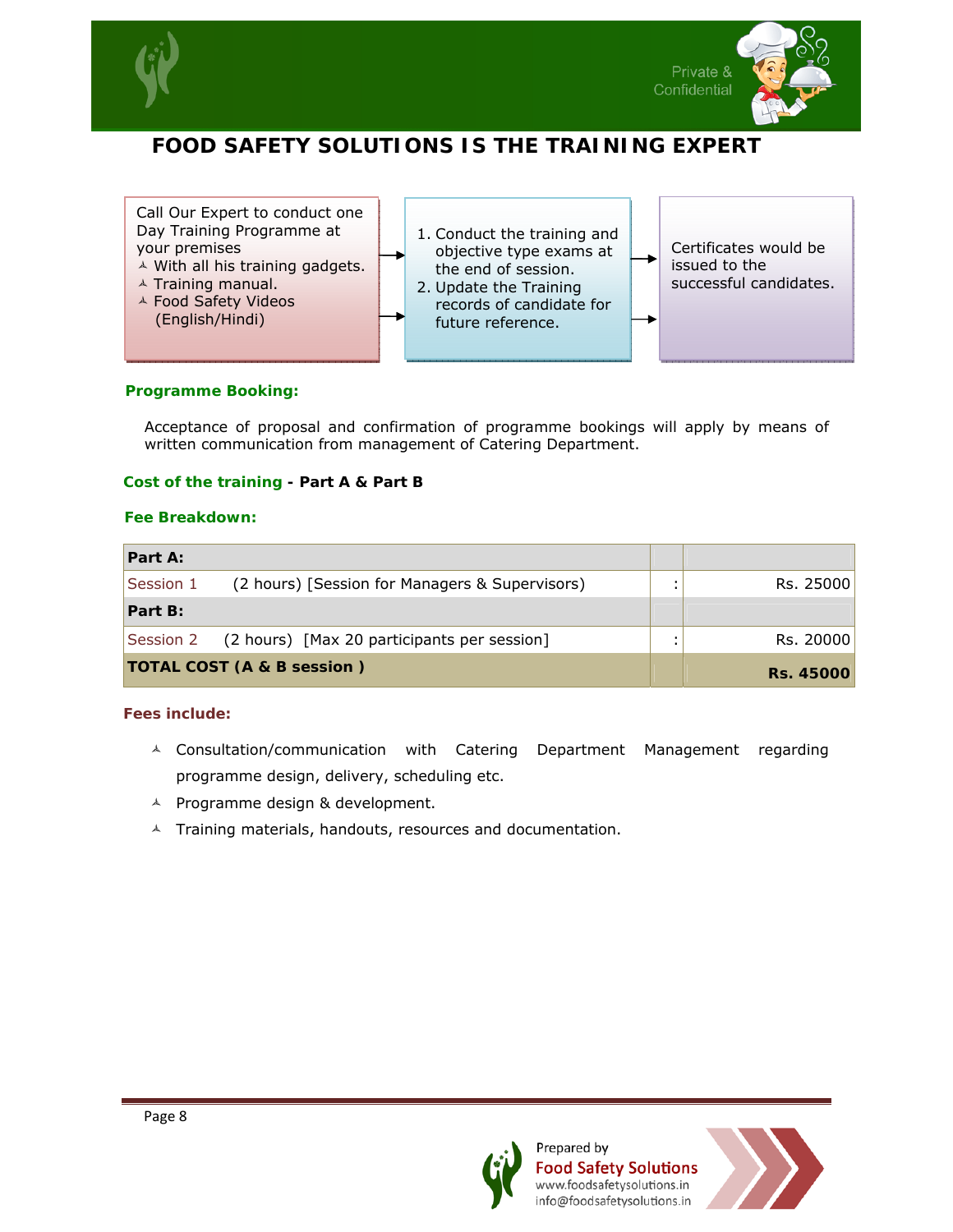



## **Ways to avail the training**

Two models of training are available to clients. You may choose what suits you best.

#### **Option 1 CALL OUR EXPERT TO TRAIN YOUR STAFF**

(All the details which is mentioned above is of Option-1 – it is when you call the Food Safety Trainer to train your staff)

#### **Option 2 BUY COMPLETE TRAINING PACK**



## **Cost of the Complete Training pack**

| Food Safety Training (Level 1 and Level 2)<br><b>Title:</b>                                            | <b>Included</b>                     | <b>Price</b> |
|--------------------------------------------------------------------------------------------------------|-------------------------------------|--------------|
| Complete Training Pack level-1 & level-2<br>Food Safety & Hygiene Training                             |                                     |              |
| Includes:<br>❖ Food Safety Training Manual                                                             | <b>Book</b><br>CD-ROM<br><b>DVD</b> | Rs. 10,000   |
| ❖ Power Point Presentation Food Safety & Hygiene<br>Training Movie -1 & Movie -2 in English and Hindi) |                                     |              |



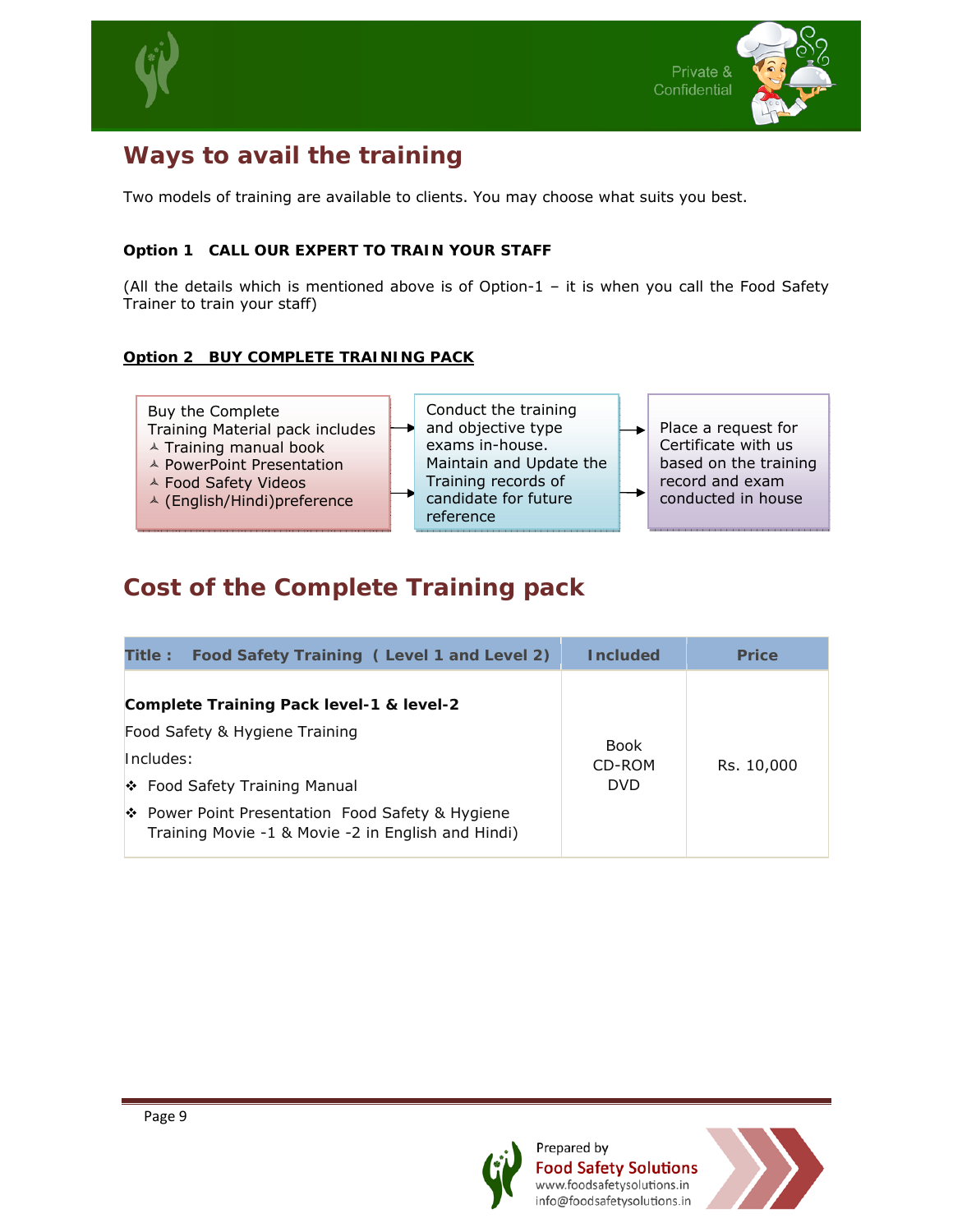



## **WHY FOOD SAFETY TRAINING IS IMPORTANT**

- 1. **By law**: According to the new food Safety and standard Regulation act by Govt of India, which came into effect from  $5<sup>th</sup>$  august 2011. Under this Act if a person violates the regulation, he or she should undergo a maximum penalty of 10 lakhs rupees.
- 2. **By Improper food handling**: Food poisoning cases are increasing day by day.



## Times of India: New Articles cut-outs-of food poisoning cases

#### TOI: **Poison theory floats as Bihar midday meal kills 27 kids** TOI 2 hrs. ago

... from Navatolia Middle School, near Madhubani, where 50 children fell sick. Sources said a dead lizard was found in the food served to the kids. There was no definitive narrative from the police on how the toxic food landed on the plates of the kids. The village...

#### **TOI 23 May 2013,20:22 IST**

Health department has concluded that food poisoning could be the reason of people illness in the three villages of Sattari taluka in North Goa.



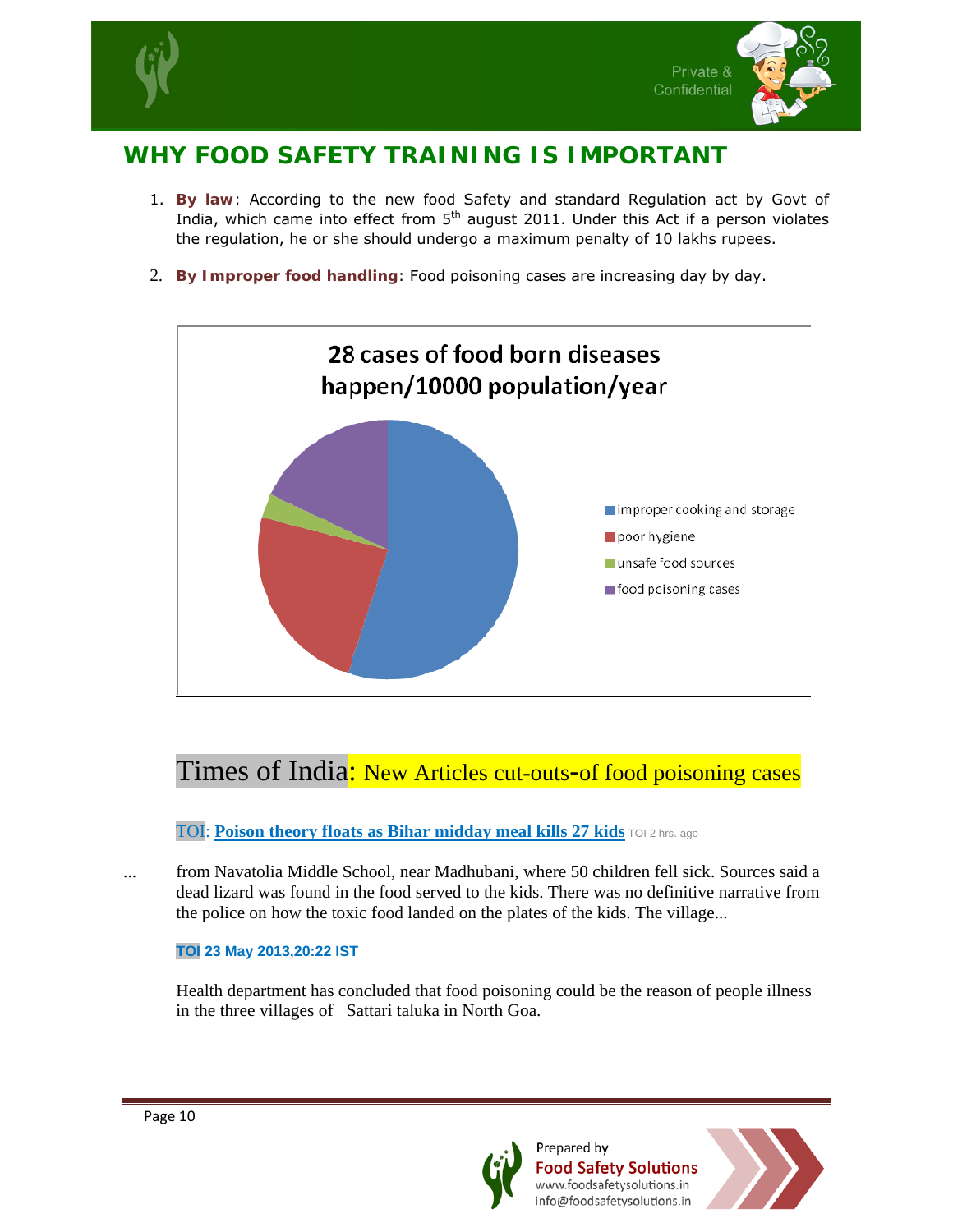



#### **TOI 23 Apr 2013,21:16 IST**

Around 53 wedding guests had to be rushed to the VN Desai Hospital in Santa Cruz after they complained of pain and uneasiness on Monday night. The patients had come with complaints of nausea, vomiting and loose motions soon after eating at the wedding. Out of the 53 who were brought to the hospital, 41 had to be admitted.

#### **TOI 22 Apr 2013,15:20 IST**

Ameena Bee, 50, resident of Valmikinagar, Mysore road, West Bangalore died of food poisoning in Victoria hospital, Bangalore on Monday. She was the third victim to die of food poisoning since Saturday

#### **TOI 02 Mar 2013, 22:58 IST**

Around 85 people suffered from food poisoning at Kalewadi in Pimpri.

#### **TOI 26 Dec 2012, 22:53 IST**

Two students died due to food poisoning at a tribal school in Junnar taluka near Pune.

#### **TOI 26 Dec 2012, 21:05 IST**

Two students from a Ashram school in Junnar near Pune died of food poisoning on Wednesday.

#### **TOI 25 Nov 2012, 21:43 IST**

Around 50 persons were affected due to food poisoning at Kalamboli, during Muharram today. They were taken to MGM hospital complaining of nausea and vomiting.

#### **TOI 29 Oct 2012, 21:44 IST**

Nearly 50 persons had to be hospitalized following a bout of food poisoning at Palghar in rural Thane on Sunday. The group had been attending an engagement party at a resort. The Palghar police have been questioning the caterer. --

#### **TOI 04 Oct 2012, 15:07 IST**

15 nursing students of a private nursing college run by a private hospital have been hospitalised following food poison. Ten students are admitted to intensive care unit following severe vomiting. The food safety officials inspected the foods served to the students and took samples for testing.



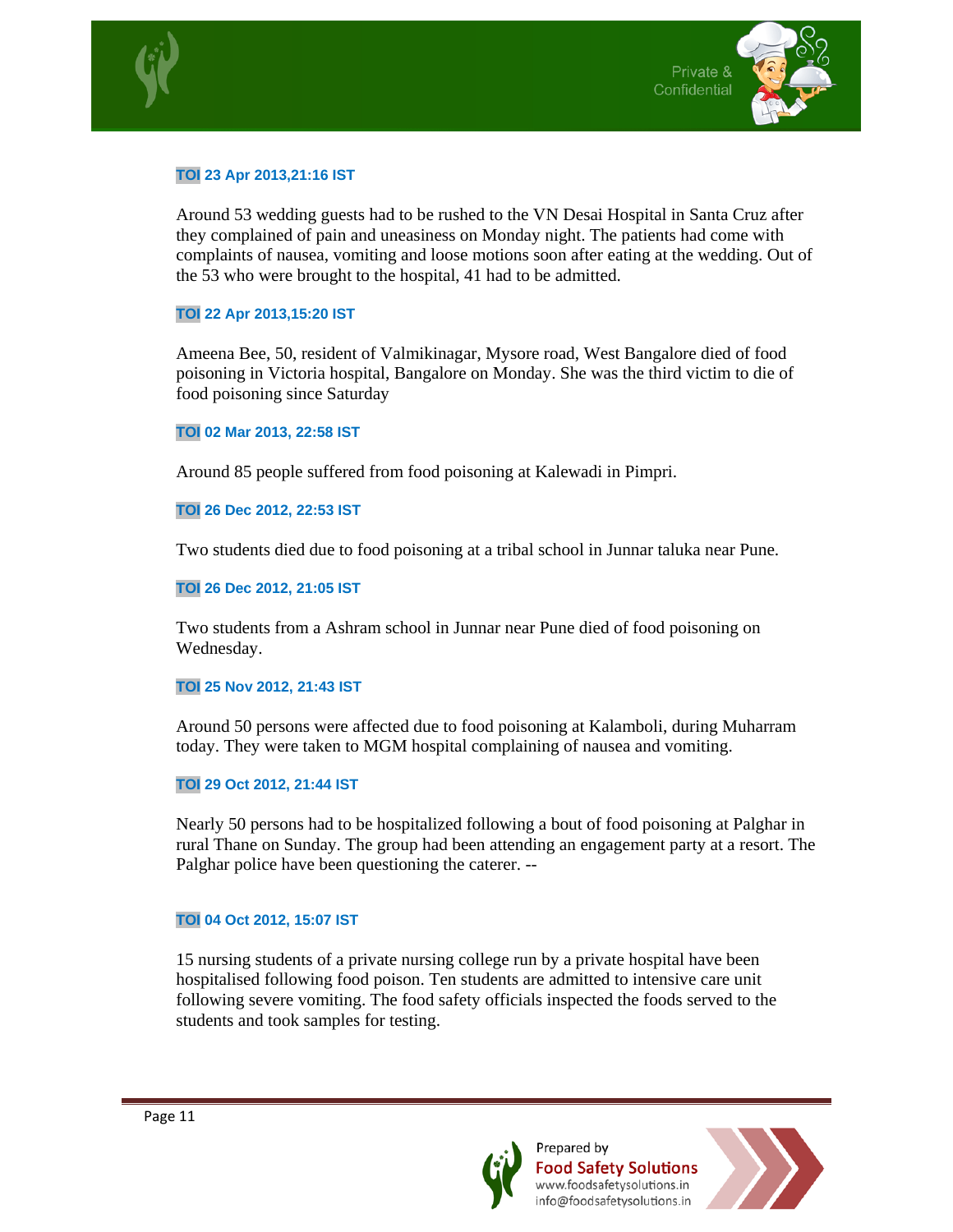



#### **TOI 09 Sep 2012, 20:07 IST**

Fourteen people including five minor fell ill after they started complaining diarrhoea and vomiting late night on Saturday. The complainant alleged that the incident occurred due to consuming spoiled sweets at Sarafa market where they had visited last night with their family. Later, all 14 were rushed to Maharaja Yeshwantrao Hospital (MYH) for primary treatment.

#### **TOI 08 Sep 2012, 22:00 IST**

Gondia: Two persons died reportedly due to food poisoning at village Bhurtola in Tiroda tehsil. Another person is critical and undergoing treatment at KTS Hospital.

#### **TOI 31 Jul 2012, 22:05 IST**

Out of the 427 patients who fell ill after having food served at an iftar feast, 159 were discharged by Tuesday night. Hospital sources said that condition of seven patients were serious while the many from the rest would be discharged after keeping on observation for the night.

#### **TOI 31 Jul 2012, 16:29 IST**

The death toll in the food poisoning rose to two with one more child succumbing at the Beliaghat ID Hospital. 425 were rushed to the hospital with complaints of vomiting and loose motion. All affected are from Bankra locality near Dum Dum airport who had attended an iftar feast. Most are children. Conditions of eight are serious.

#### **TOI 31 Jul 2012, 12:36 IST**

A large number of patients have been rushed to Beliaghata ID Hospital with complaints of food poisoning. A child among the affected has died.

#### 3. **Effect on Business**:

Such incidences can have a highly negative impact on the good will. Difficulties in licence renewal/closure of business/increase of insurance fees etc. are just a few setbacks out of the many that can hit you. Such havoc can be prevented if the right action is taken at the right time.



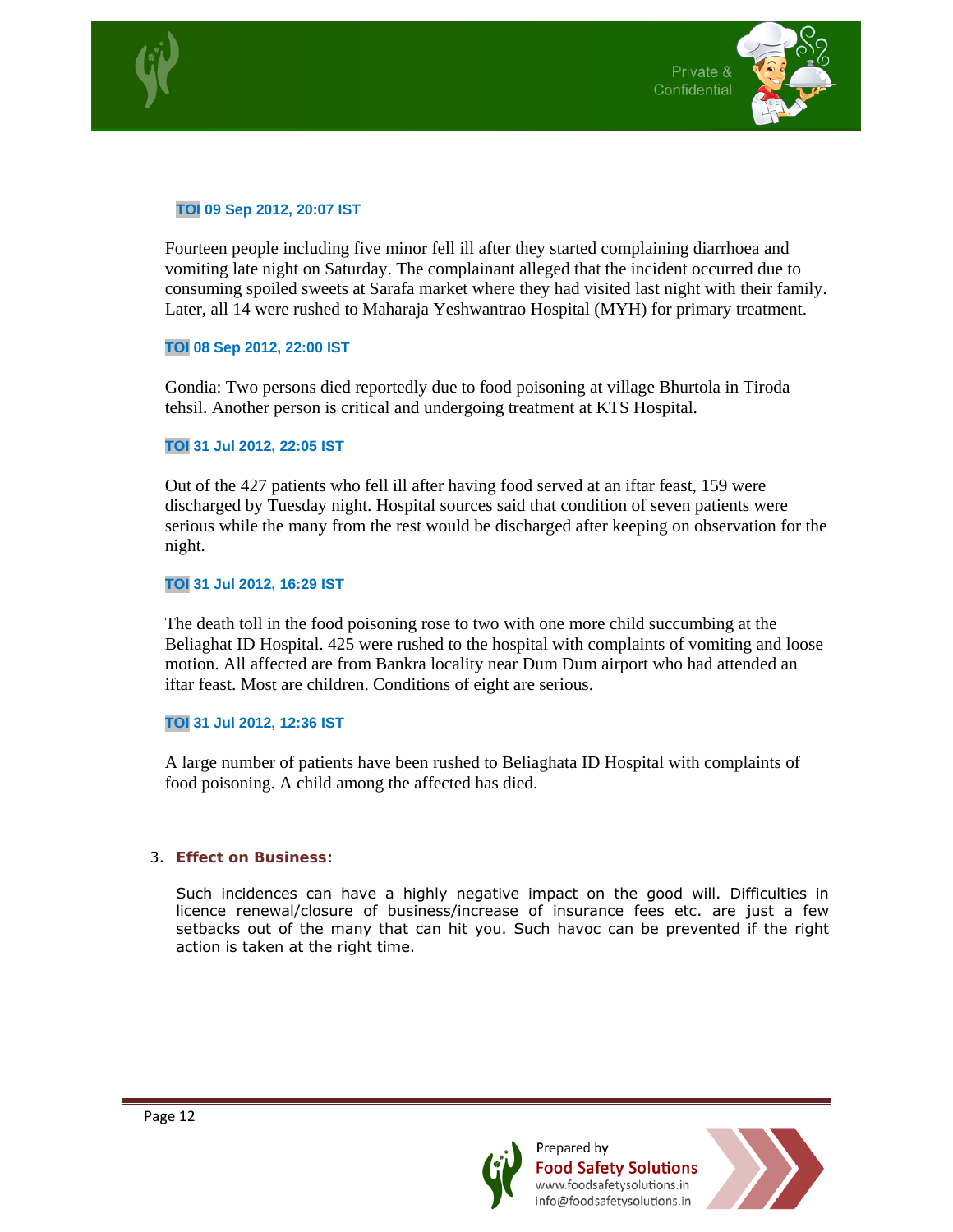



We would appreciate if you give a thought to the following questions:

- Are your staffs aware of **food safety**?
- Do you and your staff learned about the **HACCP procedures** to handle food?
- Whether your staffs know that they are suffering from **certain disease** and if yes, how long are they not supposed to touch food?
- Does your staff have knowledge of **Danger Zone Temperature**?
- Does your staff know how to handle food at danger zone **temperature to make it safe for consumption?**
- Does your staff have understanding about the **Unhygienic or Hygienic practices** of food handler?
- Does your staff know the risk of different **HAZARDS/CROSS CONTAMINATION**?
- Does your staff know what need to do when a guest who has **food allergies** arrives? Do they know how to service them?
- Does your staff have an idea what's the **right temperature** to COOK AND SERVE food?
- Do you have the **right gadget (thermometer**) to check the cooked food?
- Does your experienced Chef verify that the food is cooked through **assumption** i.e. by touching the pot, time taken or looking at the texture? Do you think assuming is the right thing when the health of the customers is concerned?
- DO YOU **RECORD THE TEMPERATURE**?

## **How many of these questions could you answer?**

**Your organisation can suffer to a very large extent if you answered "NO"!** 

Protect Your Business & Grow your Customers Confidence



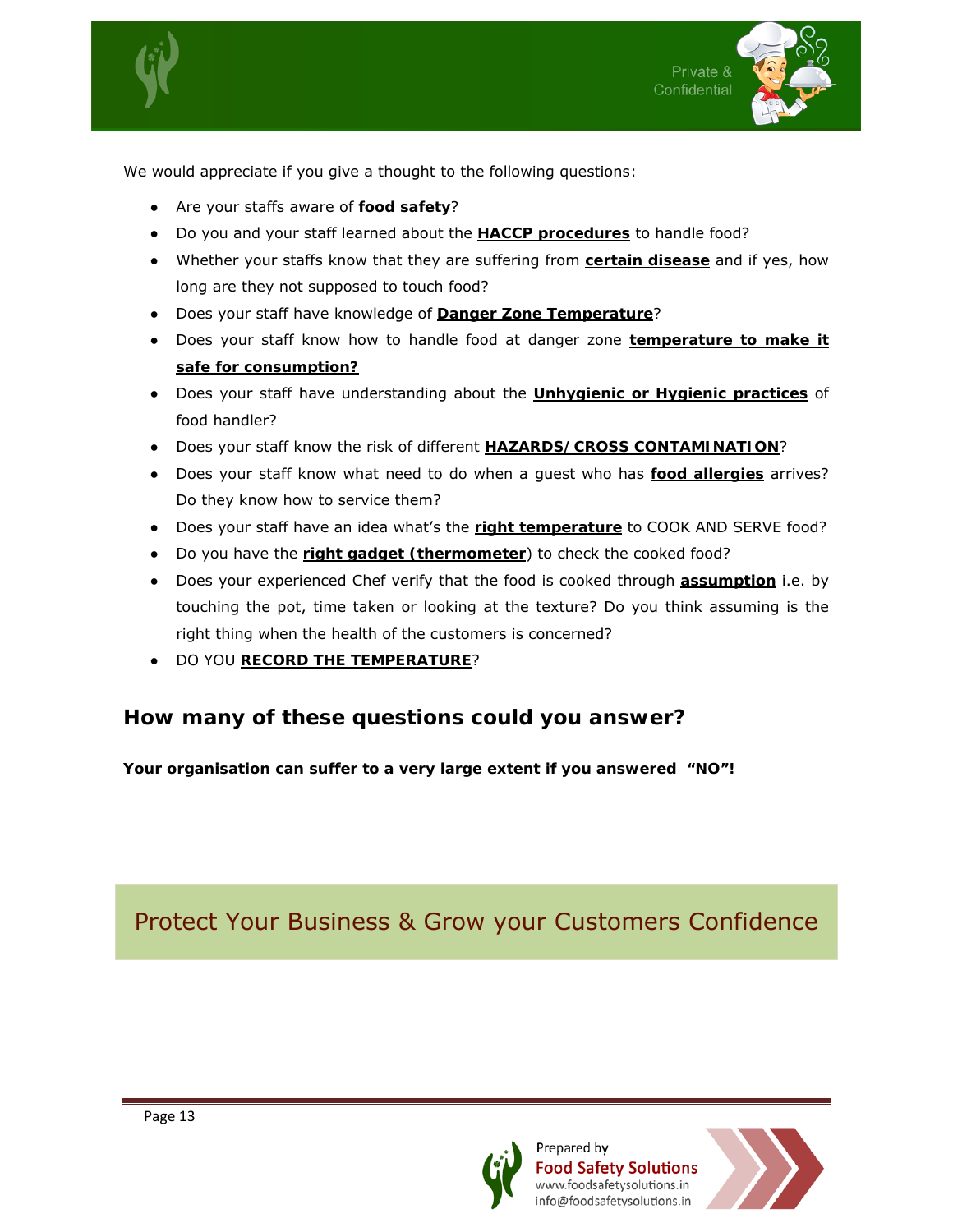



#### **DETAILS OF TRAINING MANUAL RESOURCES INCLUDED IN THE COMPLETE PACK**

#### **Food Safety Training Materials**

| Food Safety Training (Level 1 and Level 2)<br>Title :                      | <b>Included</b>       |
|----------------------------------------------------------------------------|-----------------------|
| Complete Training Pack level-1 & level-2<br>Food Safety & Hygiene Training |                       |
| Includes:                                                                  | <b>Book</b><br>CD-ROM |
| Food Safety Training Manual                                                | <b>DVD</b>            |
| <b>Power Point Presentation</b>                                            |                       |
| Food Safety & Hygiene Training Movie -1 & Movie -2 in English<br>and Hindi |                       |

#### **Details of the Materials inside are listed below:-**

#### **FOOD SAFETY & HYGIENE TRAINING LEVEL -1**

It would focus on training the new employees before they start performing their roles in the

food industry. Overall training would take 45 minutes or an hour to finish which would include 30 minutes for the presentation of the slides and 30 minutes for viewing the training video.

It would include all the necessary aspects. Starting from food safety, temperature, hygiene to the disposal of the waste. There would also be competency tests in the end of the training which ensure the overall understanding of the subject.

#### **FOOD SAFETY & HYGIENE TRAINING LEVEL -2**

It is known as the follow-on training. It is for the employees during the first 6 months of their employment. The duration depends on whether the employees are involved in high risk



activities or low risk ones.

In case of the former, the training begins immediately after they start their work in the food environment and in case of the latter; it takes place within the six months after their first induction. The training outline takes approximately 45 minutes to get over with. It includes topics ranging from food hazards, temperature recordings, flow of food etc.



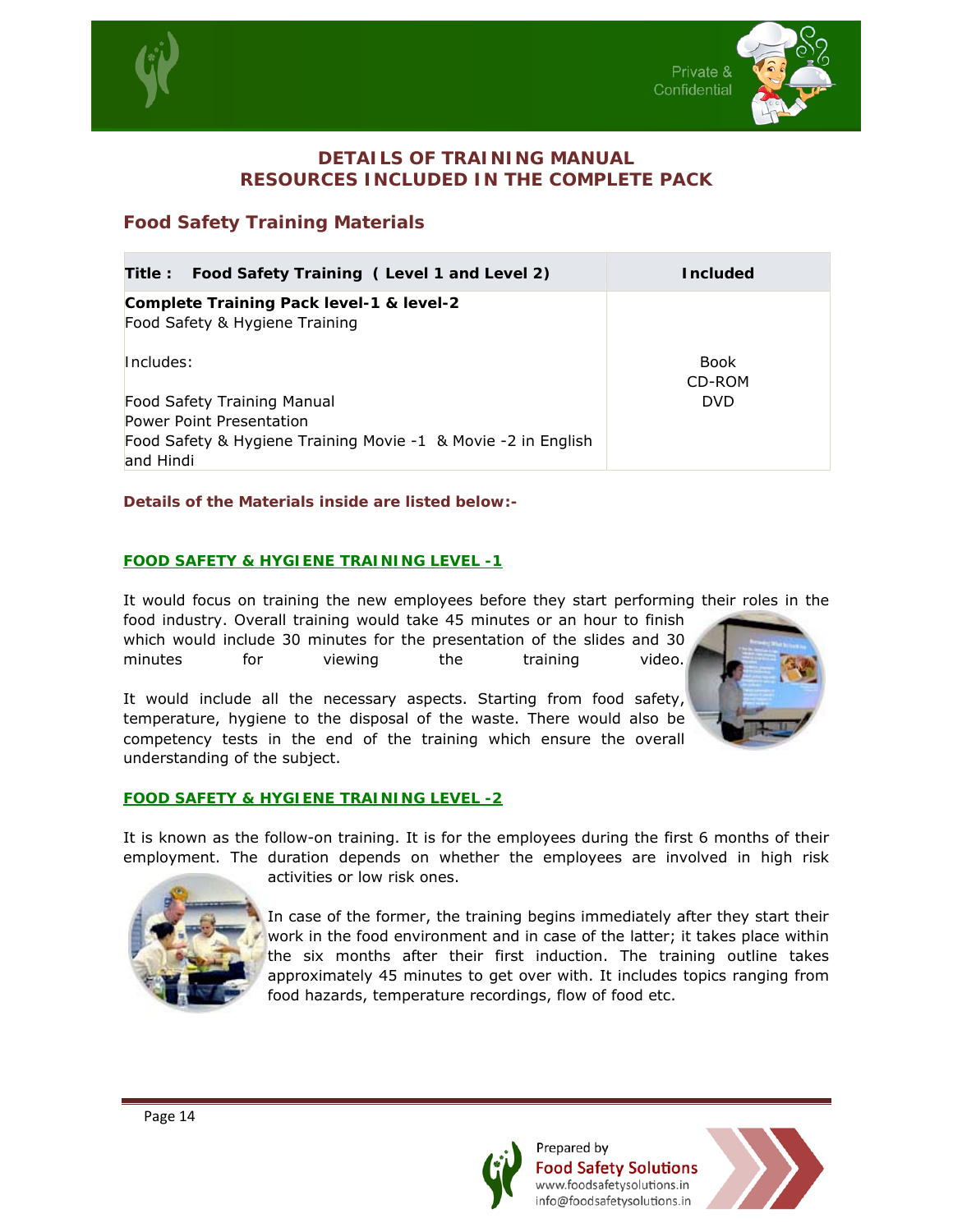



## **Topics Covered in the Manual are:**

#### **LEVEL -1**

| <b>Topics Covered</b>                                                                       | <b>Resources Covered</b>                                |
|---------------------------------------------------------------------------------------------|---------------------------------------------------------|
| Food Safety, functions, side effects                                                        | Power Point Slides                                      |
| Handling food temperature                                                                   | <b>Training Notes</b>                                   |
| Danger zone temperatures                                                                    | Video- Food Safety & Hygiene Movie 1<br>(English/Hindi) |
| Sources the food passes through till consumption<br>i.e. purchasing-storage-cooking-serving |                                                         |
| Personal hygiene, related practices, techniques                                             |                                                         |
| Can you work if you are sick?                                                               |                                                         |
| Working during bad health                                                                   |                                                         |
| Cleaning and sanitation                                                                     |                                                         |
| Pest control                                                                                |                                                         |
| Waste disposal                                                                              |                                                         |

#### **LEVEL - 2**

| <b>Topics Covered</b>                                                                                                                         | <b>Resources Covered</b>                                |
|-----------------------------------------------------------------------------------------------------------------------------------------------|---------------------------------------------------------|
| Food safety                                                                                                                                   | Power point slides for follow on training               |
| Food safety hazards<br>i.e. physical, chemical and bacterial with their<br>types as well as factors affecting them.<br>Prevention of hazards. | Training notes                                          |
| Cross contamination and its avoidance                                                                                                         | Video- Food Safety & Hygiene Movie 2<br>(English/Hindi) |
| Recording of temperatures                                                                                                                     |                                                         |
| HACCP (Hazards analysis critical control points)                                                                                              |                                                         |
| Flow of food from purchasing to serving                                                                                                       |                                                         |



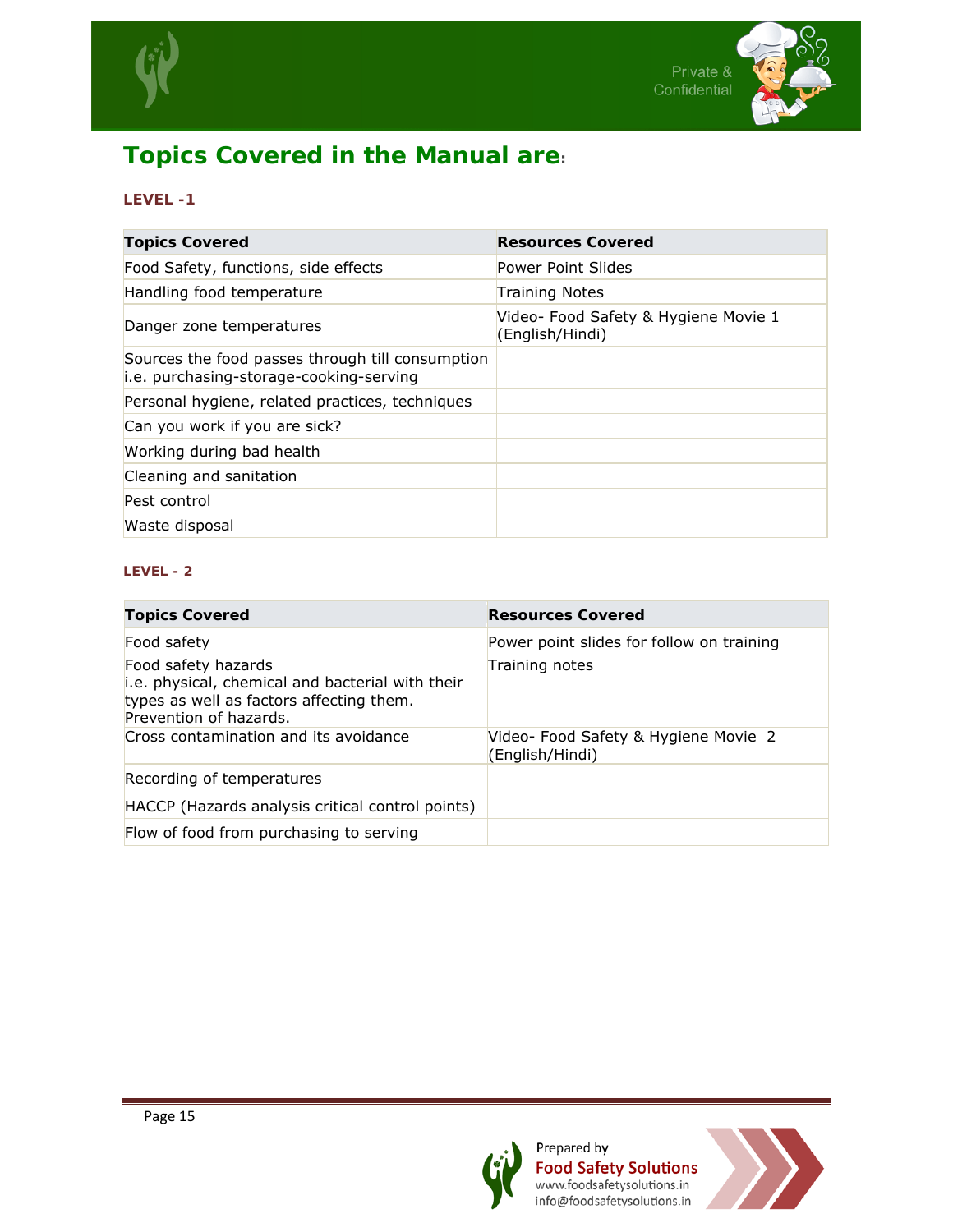







LEVEL-1 & LEVEL-2 INCLUDING TRAINING NOTE

## **Trainer's Manual**

The training resource pack includes a food safety training manual that encompasses all the detailed aspects of food safety and the related topics as well as the important guidelines to ensure the best understanding of the issue.

#### **Power Point Presentation Slides**

PPT slides have been included in the pack because they help the learners grasp the subject in lesser time and with more understanding. When they see the slides along with the lecture, the blend thus formed increases the learning abilities. The slides cover all the topics in a compact form with the required explanations of each.

#### **Trainer's Notes**

The trainer's notes are meant to assist the trainer while he guides the food handlers. These notes have been made with fully researched data and information. They cover all the topics in a way that would help the trainer teach conveniently and in the best possible manner. He/she would just have to go through them to get prepared for a session which would result in the students gaining more and retaining more.

#### **Training Record Chart**

The training resource pack also includes a training record chart. This chart covers the details of the employees who undertake the training such as the name, date, time etc. This chart helps the food company in keeping a track of all the learners as well as making sure that all the employees have undertaken what is required to become a good and a responsible food handler.

#### **Competency Test Questions**

The training resource pack includes a set of test questions which are supposed to prepare the food handlers at the end of their sessions. These questions help them to judge how much they have understood and how much do they need to learn from their training. The competency test covers all the topics discussed in the training.



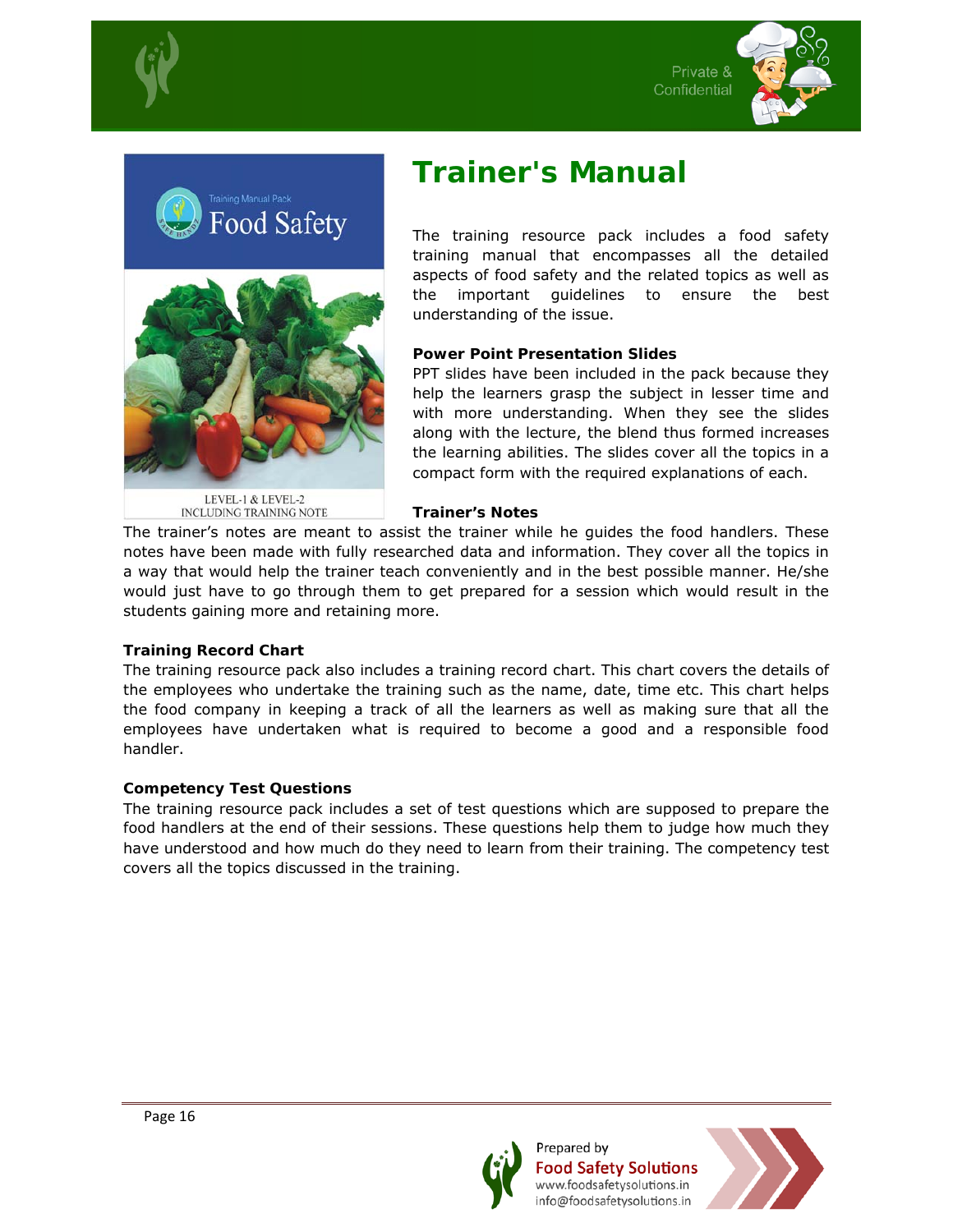

## **Trainer's Video**



This pack encompasses the videos regarding food safety and hygiene. There are 2 movies that give a clear picture of what food safety is, how important it is as well as its detailing. Videos help the food handlers understand the concept better than the theoretical classes.

The images of the topics formed in the minds of the students after watching the videos stay with them for as long as possible. This helps them become aware and more learned.

**Movie 1 includes Induction level 1** meant for the new employees set to take on their new roles. It comprises all about food safety, hygiene, food temperatures etc. Everything would be in a picturised version. It is presented in English as well as Hindi.

**Movie 2 includes Induction level 2** meant for the follow-on training of the employees during their first 6 months after their first induction. It encompasses food safety hazards, food flow etc. It is also presented in English as well as Hindi.

All the aspects of food safety would be visually depicted so that it becomes easy for the learners to understand. Hygiene practices, flow of food, types of food hazards such as different bacteria's, all would be shown in form of diagrams and pictures.

#### **Benefits of supplementary resource pack:**

- $\lambda$  Convenience in learning and grasping the subjects.
- $\land$  More interactive (seeing what you are learning).
- $\lambda$  They show how tasks are performed bringing training to life.
- $\triangle$  Hold learner's interest.
- $\triangle$  Helps the trainer in communicating his message quickly and effectively.
- $\triangle$  Allows the learner to go back over the areas missed.

#### **Benefits for Trainers:**

- $\land$  Through Food Safety DVDs, CD ROMs on Power Point, Manuals, Diagrams and other resources the trainers can teach conveniently and effectively.
- $\lambda$  Liberty to select either the Hindi or English version.
- $\triangle$  The trainer's manual is so simply designed that even the chefs/managers or the supervisors can be a good trainers.
- $\triangle$  Chef de cuisine, executive chefs/sous chefs/trainee managers/supervisors or above are eligible to train the staff as per the convenience of their schedules.